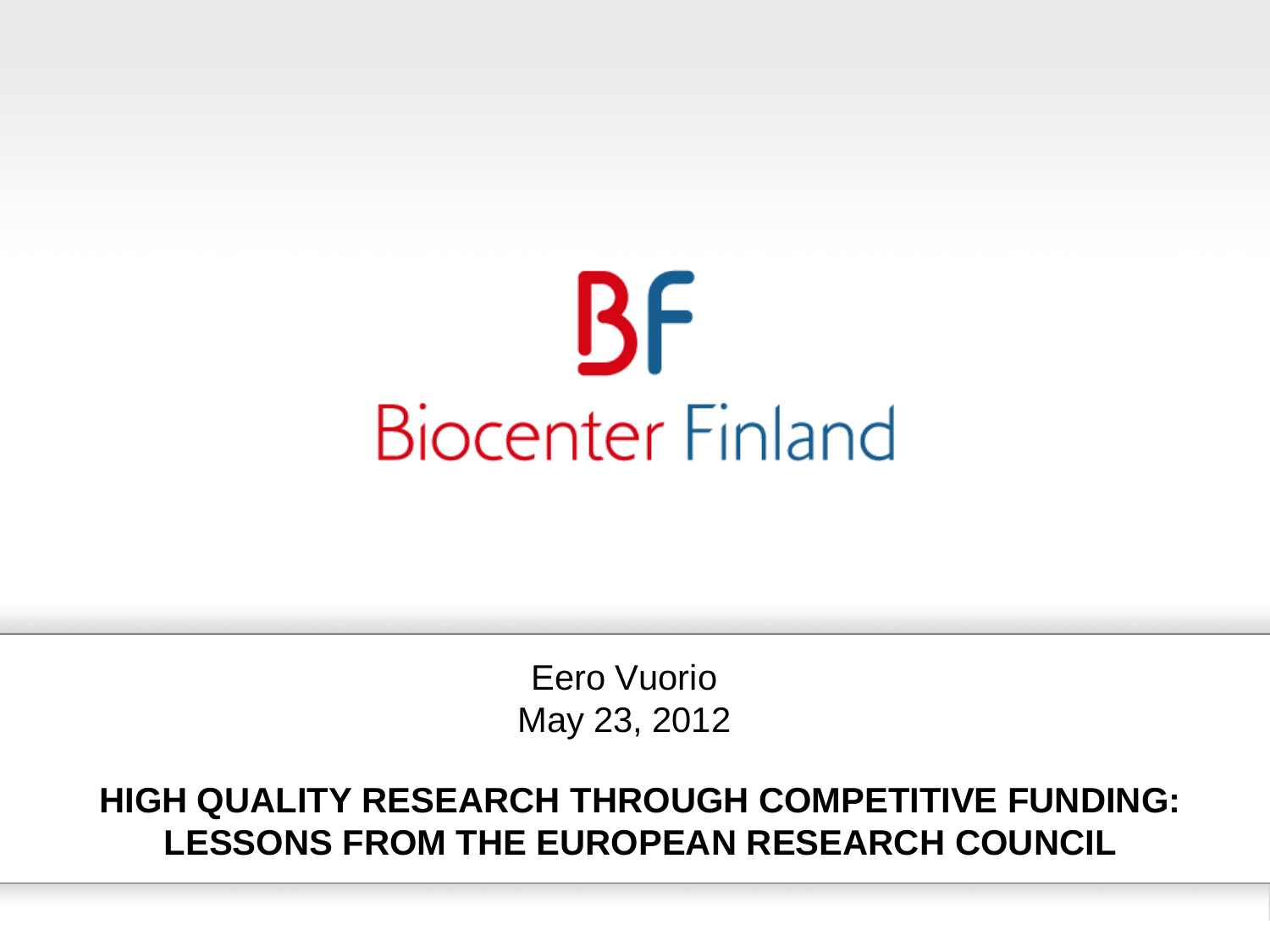

Perspectives:

- Medical training, career in basic research
- Chair of Medical Research Council (Academy of Finland)
- several different expert duties in EC, ESF, ESFRI, EMBL etc
- Chair of Expert Group for impact assessment of heath reserach in FP6 and FP7 (2011)
- Chair of Identification Committe for ERC Scientific Council members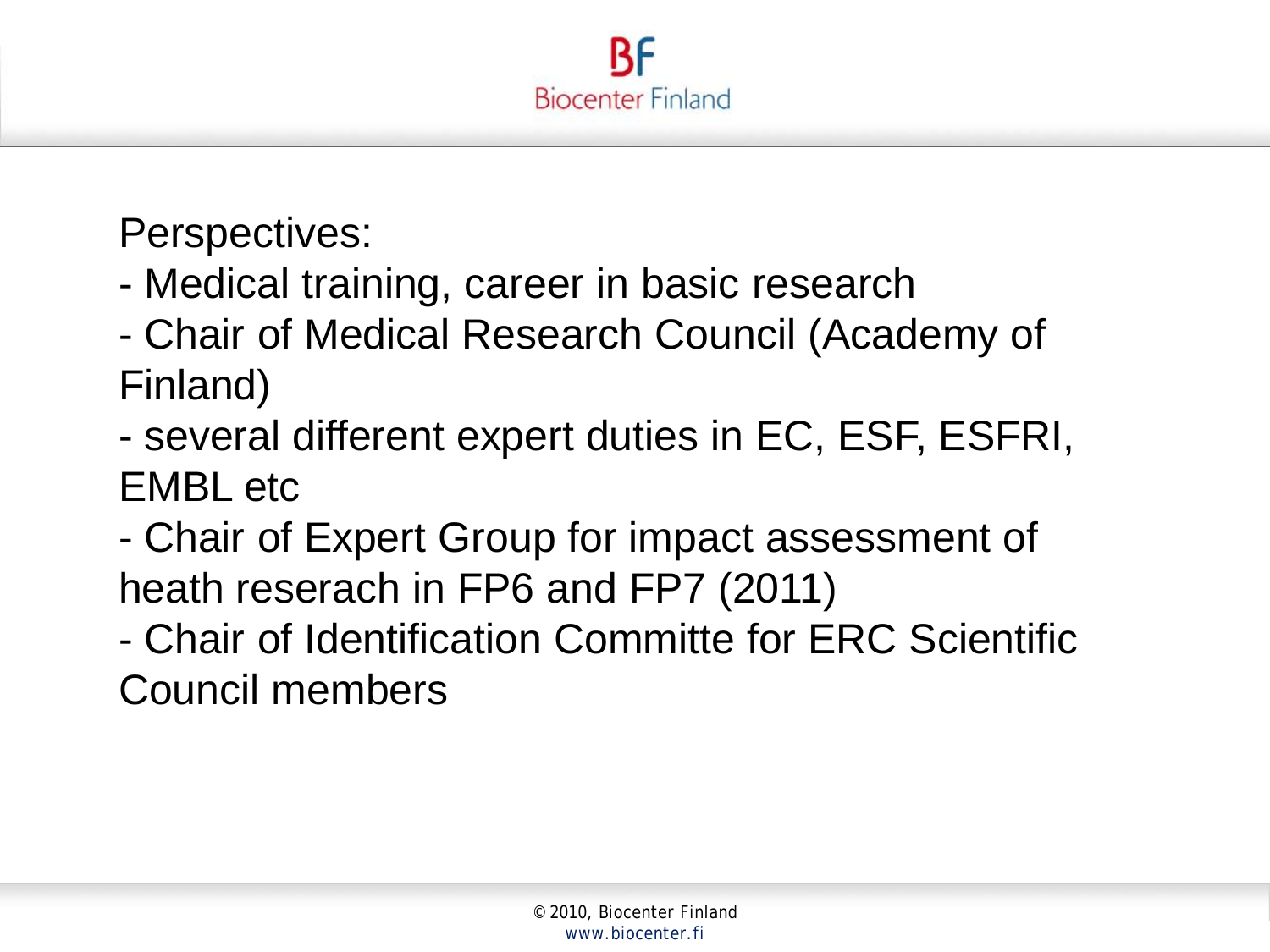

# **Expert Group for impact assessment of heath reserach in FP6 and FP7 (2011)**

Jean-Louis Coatrieux, Flora de Pablo, Liselotte Hoejgaard, Peter Lange, Lefkos Middleton, Anna Sediva, Eero Vasar and Eero Vuorio

Fragmentation of funding streams for health research in Europe -> better coordination, Paradigm shift in basic medical research -> big science; biobanks, databases, registries, highthroughput techniques = infrastructures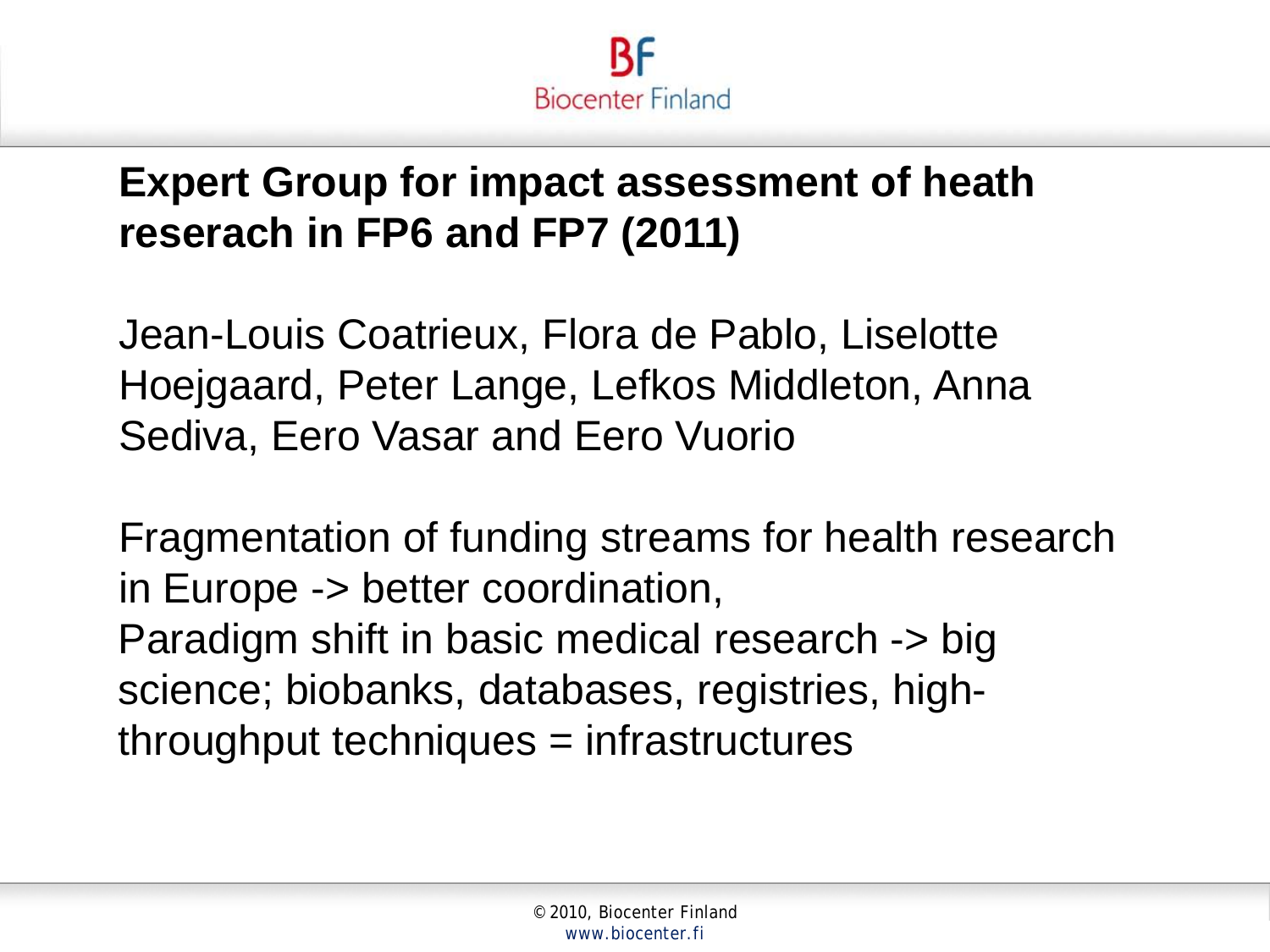

The **European Commission** has made several efforts to reduce fragmentation of health research funding in Europe:

- FP-specific research funding instruments (IP, NoE etc),
- Instruments aimed at bringing funders to close collaboration (e.g. ERA-NETs and ERA-NETs Plus),
- New initiatives for large scale collaborative programmes; EDCTP, Innovative Medicines Initiative (IMI) and Joint Programming Initiatives (JPI) for pan-European collaborations have served as models for new types of collaboration,
- Research infrastructures (BBMRI, EATRIS, ELIXIR, ECRIN etc)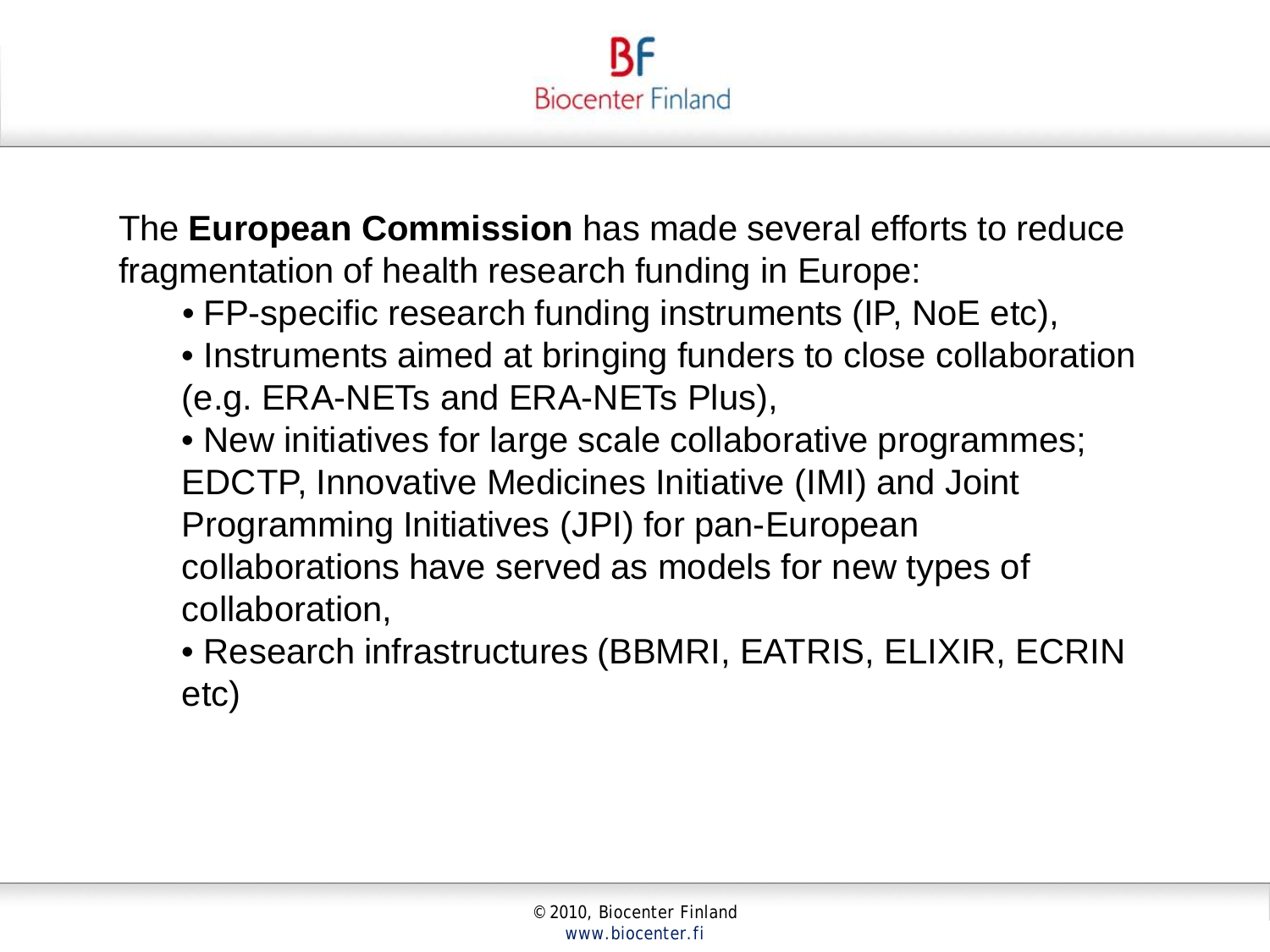

Ongoing **paradigm shift** in health research, prevention, diagnostics and treatment: **personalized** medicine stratification of diseases precision medicine systems medicine ("P4 medicine": predictive, preventive, personalized and participatory)

Europe has a golden opportunity to take the lead in this new type of new medical research (population records, cohorts and registries; social health care system, compliant population; research infrastructures, biobanks, cancer registries etc.)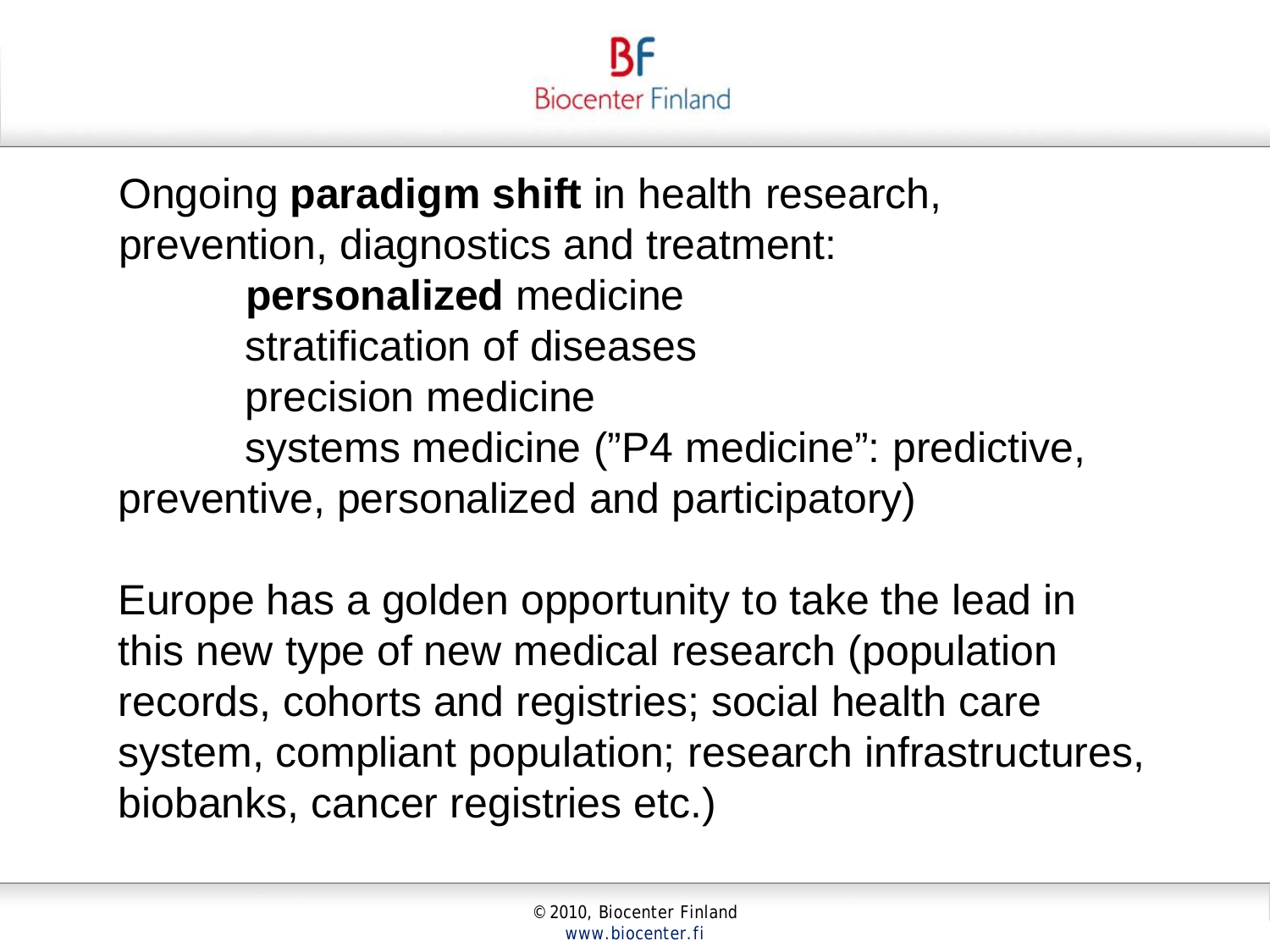

### **Expert Group for impact assessment of heath reserach in FP6 and FP7**

In 2008, EU countries spent on average 8.3% of GDP on health.

About 75% of health financing comes through public sources (general taxation or social security contributions). Private financing averages around 2% of GDP. -> A strong investment in biomedical research will be essential to help keep a potentially increasing disease burden and the associated health costs under control

Compared to funding by the National Institutes of Health in the United States, Europe is lagging seriously behind in every aspect of health research funding.

FP7 contribution to health related-research is 6.1 billion Euros (12 % of the total FP 7 budget).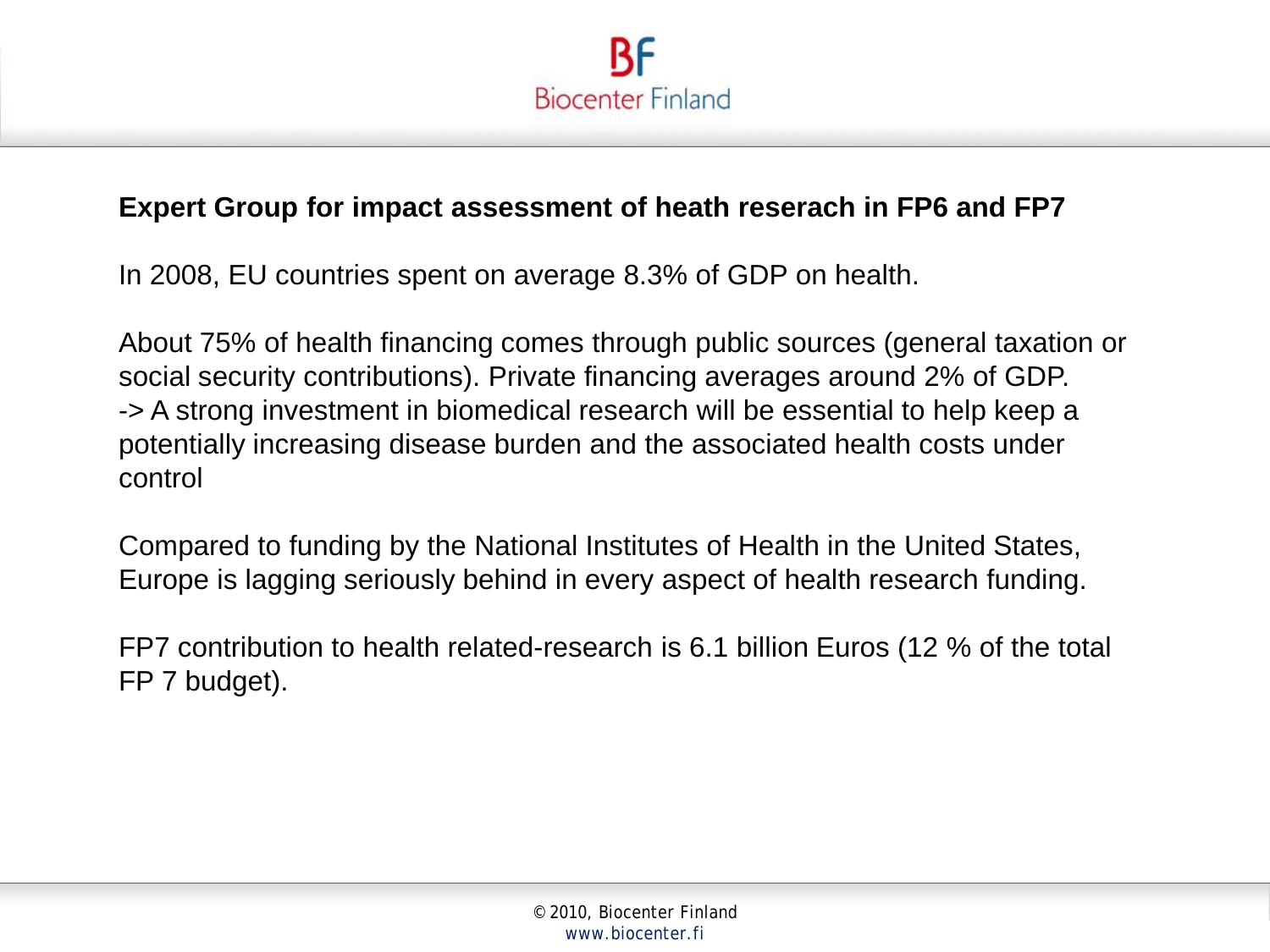

### **Expert Group for impact assessment of heath reserach in FP6 and FP7**

"Recommendation 5

In the lifecycle of FP8 and moving towards 2020, design and by year 2020 implement the establishment of the **"European Health Research and Innovation Institutes"** (EHRII), analogous to the US model of National Institutes of Health (NIH) but adapted to the European realities and scientific strengths, in line with the Europe 2020 and Innovation Union strategies."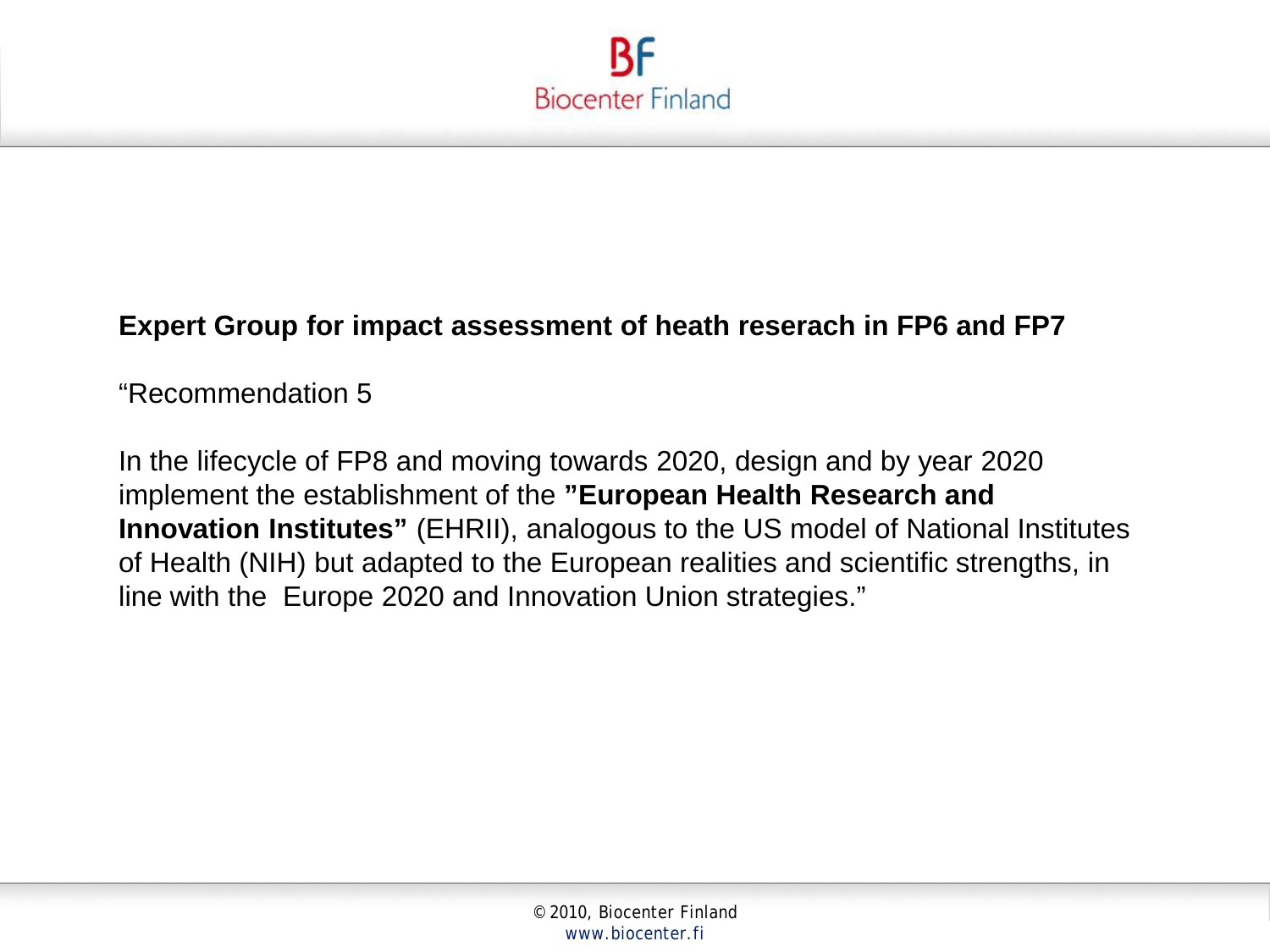

**Q: Top-down**

**or**

**bottom-up?**

**A: both:**

**Framework Programmes**

**and** 

**European Research Council**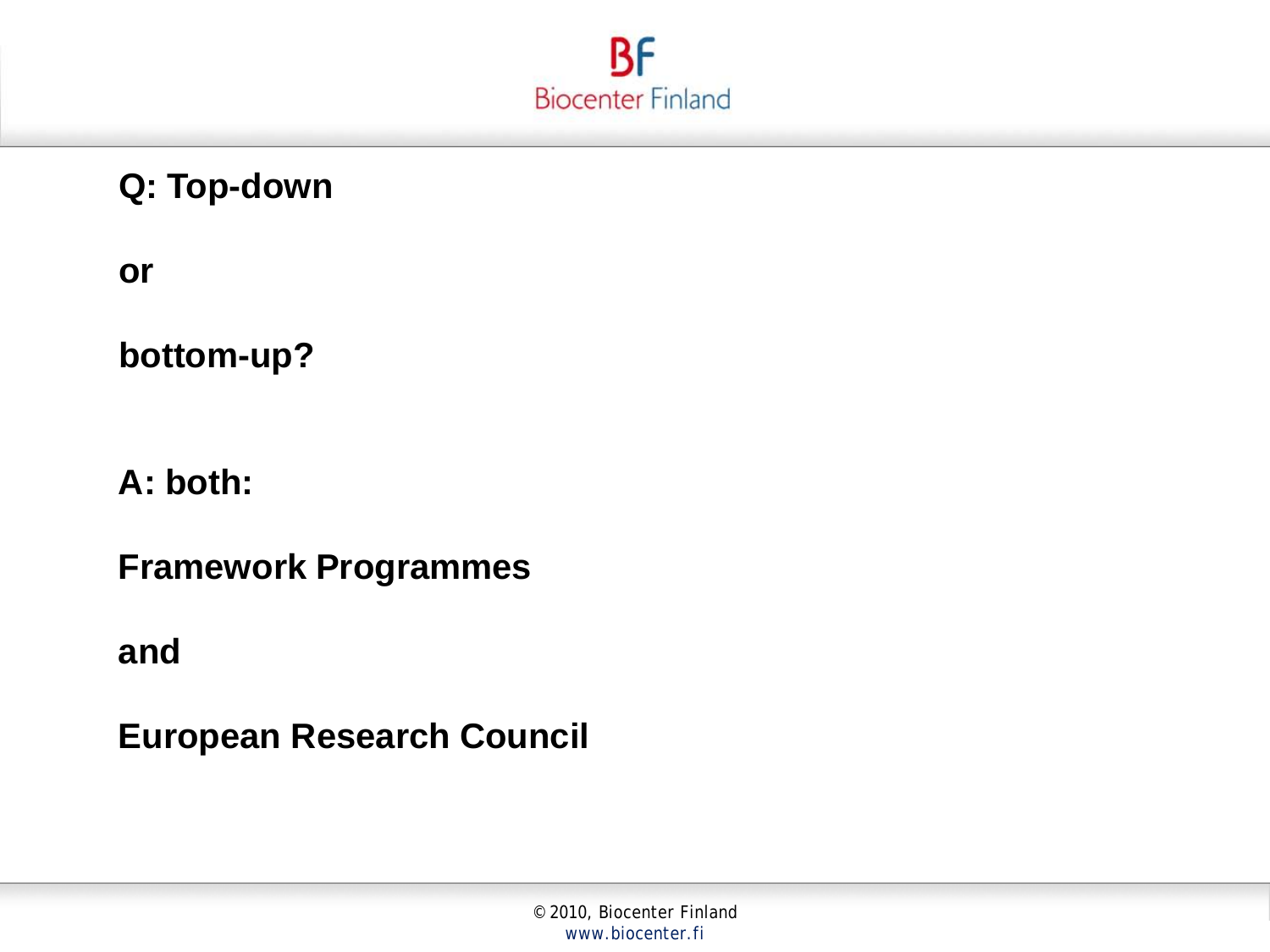

## **European Research Council (ERC)**

**Three domains**; HS, PE and LS (life sciences)

**LS domain**: 9 panels (LS1-LS9):

LS1 Molecular and Structural Biology and Biochemistry,

LS2 Genetics, Genomics, Bioinformatics and Systems Biology,

LS3 Cellular and Developmental Biology,

LS4 Physiology, Pathophysiology and Endocrinology,

LS5 Neurosciences and neural disorders,

LS6 Immunity and infection,

LS7 Diagnostic tools, therapies and public health,

LS8 Evolutionary, population and environmental biology,

LS9 Applied life sciences and biotechnology.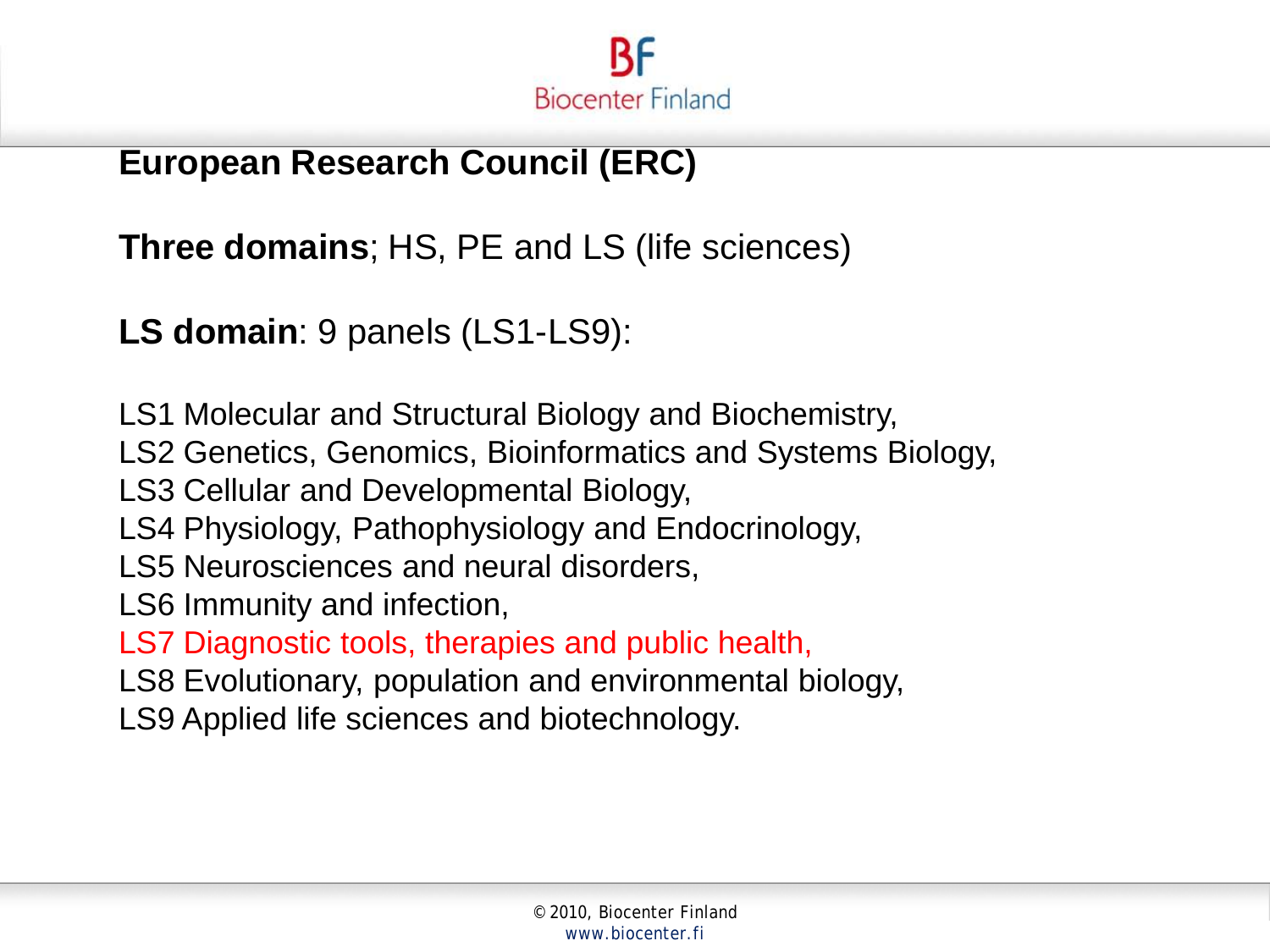

**LS1 Molecular and Structural Biology and Biochemistry:** molecular biology, biochemistry, biophysics, structural biology, biochemistry of signal transduction

**LS2 Genetics, Genomics, Bioinformatics and Systems Biology:** genetics, population genetics, molecular genetics, genomics, transcriptomics, proteomics, metabolomics, bioinformatics, computational biology, biostatistics, biological modelling and simulation, systems biology, genetic epidemiology

**LS3 Cellular and Developmental Biology:** cell biology, cell physiology, signal transduction, organogenesis, developmental genetics, pattern formation in plants and animals

**LS4 Physiology, Pathophysiology and Endocrinology:** organ physiology, pathophysiology, endocrinology, metabolism, ageing, regeneration, tumorigenesis, cardiovascular disease, metabolic syndrome

**LS5 Neurosciences and neural disorders:** neurobiology, neuroanatomy, neurophysiology, neurochemistry, neuropharmacology, neuroimaging, systems neuroscience, neurological disorders, psychiatry

**LS6 Immunity and infection:** immunobiology, aetiology of immune disorders, microbiology, virology, parasitology, global and other infectious diseases, population dynamics of infectious diseases, veterinary medicine

**LS7 Diagnostic tools, therapies and public health:** aetiology, diagnosis and treatment of disease, public health, epidemiology, pharmacology, clinical medicine, regenerative medicine, medical ethics

**LS8 Evolutionary, population and environmental biology:** evolution, ecology, animal behaviour, population biology, biodiversity, biogeography, marine biology, ecotoxicology, prokaryotic biology

**LS9 Applied life sciences and biotechnology:** agricultural, animal, fishery, forestry and food sciences; biotechnology, chemical biology, genetic engineering, synthetic biology, industrial biosciences; environmental biotechnology and remediation;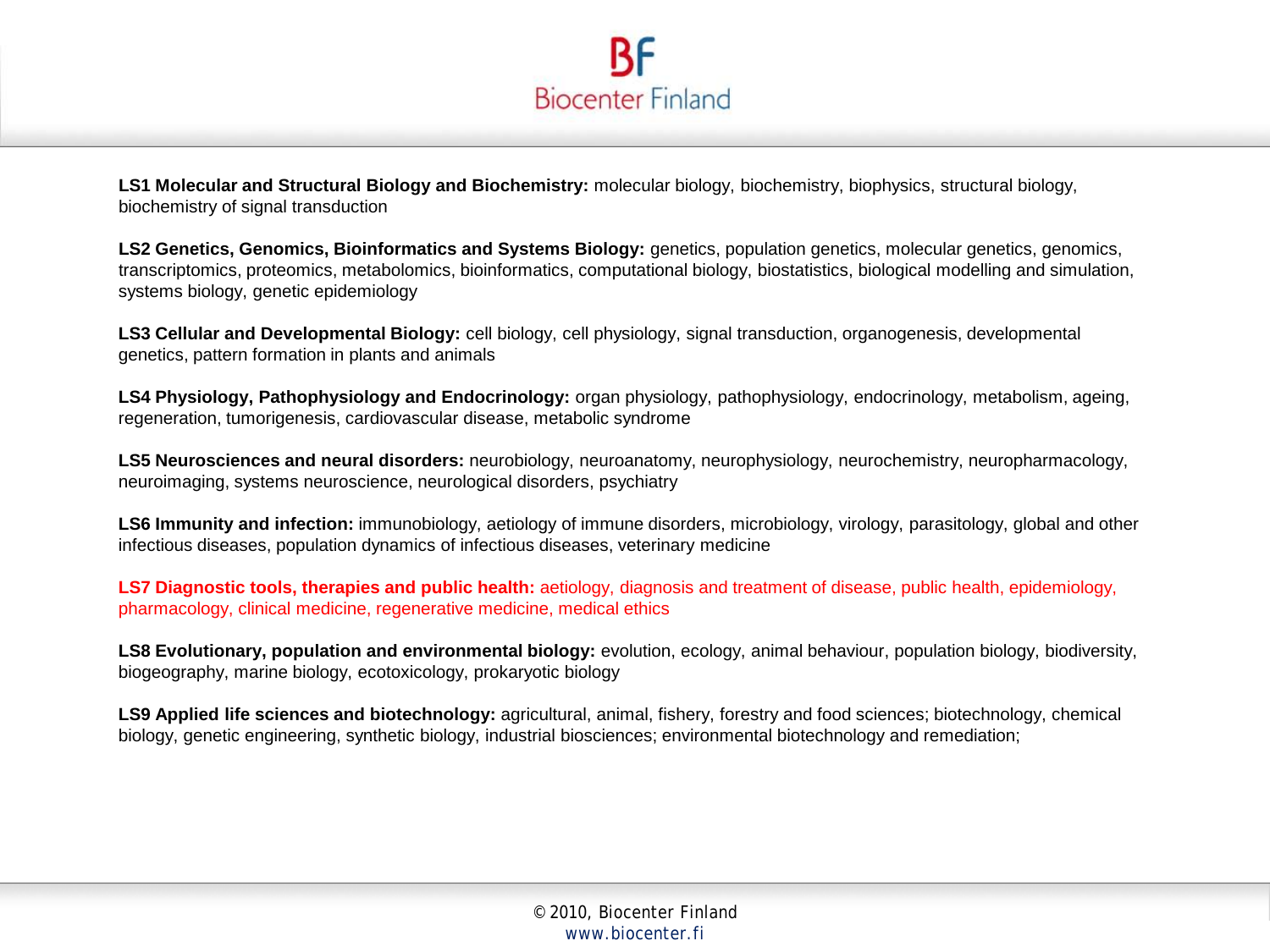

The amount of funding that the ERC will provide for "health research" is hard to estimate given the ERC's non-prescriptive approach. Arguably most of the Life Sciences domain (and non-trivial parts of our other domains) could be relevant. A recent estimate: around Euro 1,465m (equivalent to 50% of the LS domain) to "health research" over the course of FP7.

The overall budget for the ERC from FP7 for 2007 - 2014 is 7,510 million euro\*.

The Scientific Council has established the following budget breakdown for each of the three main research domains:

Physical Sciences & Engineering: 44% Life Sciences: 39% Social Sciences & Humanities: 17%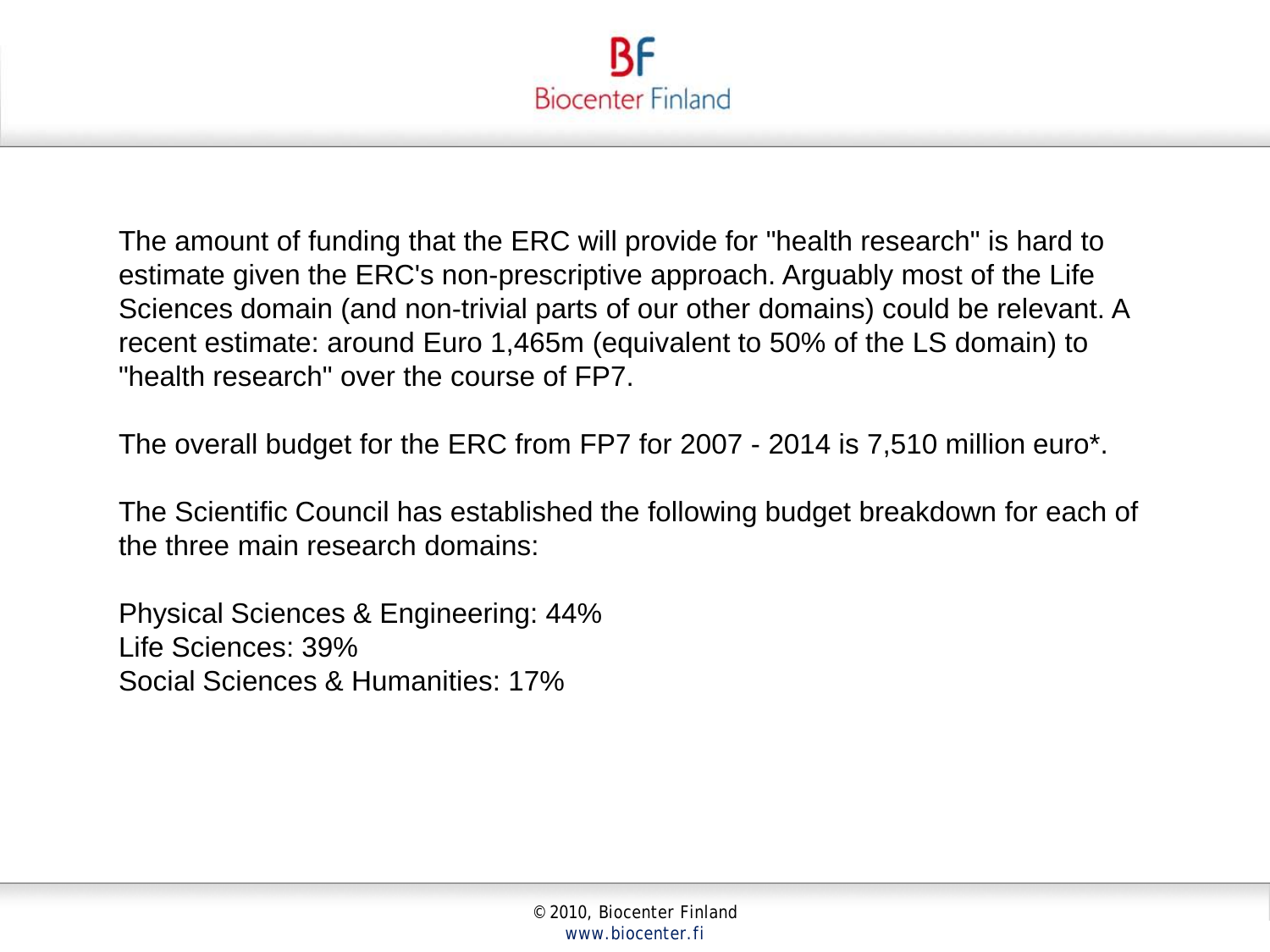

The LS Domain will therefore receive around 2,900 million euro over FP7.

Within the domains the budget per panel in a particular call is allocated based on demand (the requested budget of the proposals for each panel).

In the completed calls so far the **LS7 Diagnostic tools, therapies and public health panel** has funded 120 grants for a total of 223 million euro. This represents 5.2% of the total 4,268 million euro granted until now as a result of these calls and corresponds to around 13% of the LS budget. Per call the amount of funds to LS7 has varied between 3.7% and 6.1% Therefore about 5% of the ERC budget will go to LS7 over the course of FP7, that is about 375 million euro.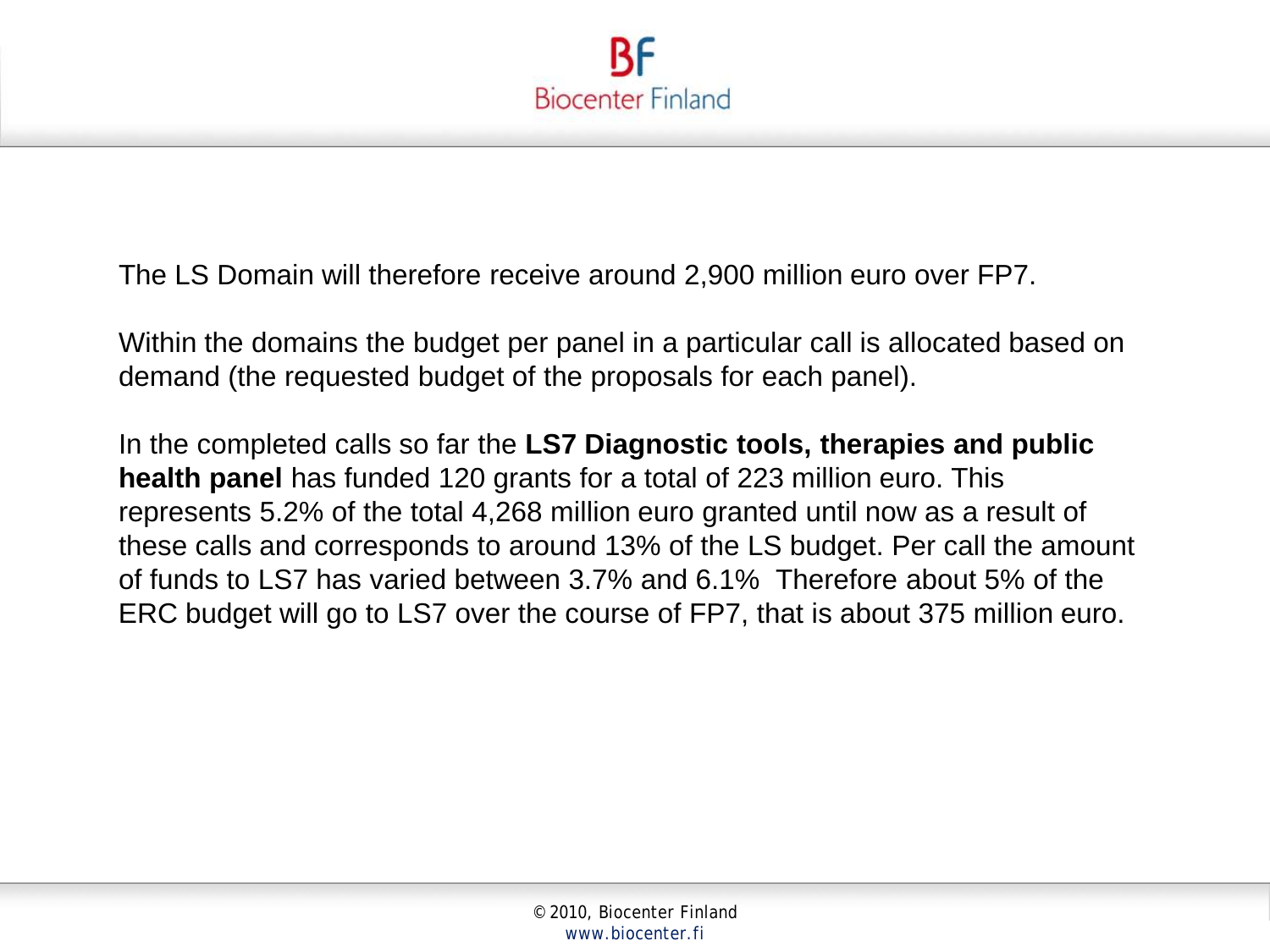

### EXAMPLES OF ERC-FUNDED PROJECTS IN HEALTH AND BIOMEDICAL RESEARCH

When asthma bites the dust A new drug delivery system Tackling obesity: Adipose tissue mass regulation Biotechnology and Health: Molecular by-pass therapy for mitochondrial dysfunction Diabetes drug could counter the development of breast cancer cells Robotic colonoscopy: getting a grip on cancer Detecting and monitoring cancer via exhaled breath Health consequences of noise exposure from road traffic Better nutrition for better eyesight Bio-inspired optical corrections of presbyopia Understanding signalling pathways of astrocytes to treat neurological conditions Understanding the role of stem cells in skin cancer Studying plasticity of the normal brain to understand neurological disorders Cellular and Developmental Biology: Understanding cell cycle to fight cancer and other diseases Cancer Epidemiology: Opening new avenues for research cancer in Europe